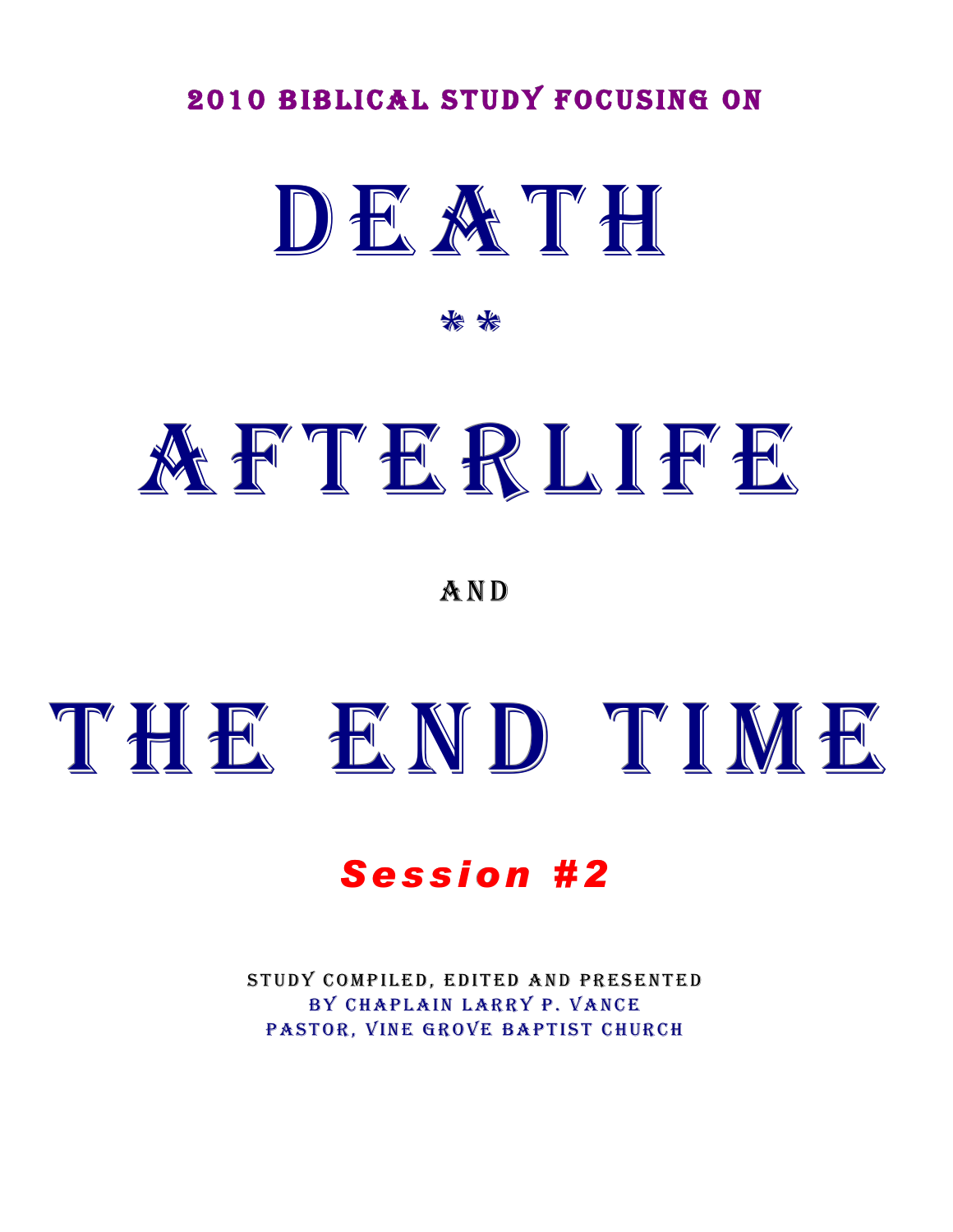## **BIBLIC AL ANSWERS AND KEY QUESTIONS ABOUT DEATH:**

#### *#1 - IS THERE AN APPOINTE D TIME TO DIE? YES*

Heb 9:27 NKJV

**And as it is appointed for men to die once, but after this the judgment,** 

### *#2 - CAN YOU LIVE PAST YO UR ULTIMATE APPOINTED TIME TO DIE? NO*

Job 14:5 NLT

You have decided the **LENGTH OF OUR LIVES**. You know how many months we **will live, and WE ARE NOT GIVEN A M INUTE LONGER.**

### *#3 - WHO IS IN CHARGE OF GIVING*  **LIFE AND TAKING LIFE? GOD**

Deut 32:39 NIV

**"See now that I MYSELF AM HE! T here is no god besides me . I PUT TO DEATH and I BRING TO LIFE, I HAVE W OUNDED and I W ILL HEAL, and NO ONE can deliver out of my hand.** 

Ps 139:16 NLT

**You saw me BEFORE I W AS BORN. EVERY DAY of my life was recorded in your book. EVERY MOMENT was laid out before a single day had passed.**

#### *#4 - IS GOD THEN - THE CAUSE OF EVERY DEATH? NO*

*#5 - WHAT IS THE CAUSE OF PREMATURE DEATH? SIN* 

**PERSONAL SINS - NEGLECT OF HE ALTH - TEMPTING GOD** 

SINS OF OTHERS - **TERRORISTS - MURDER - NEGLIGENCE**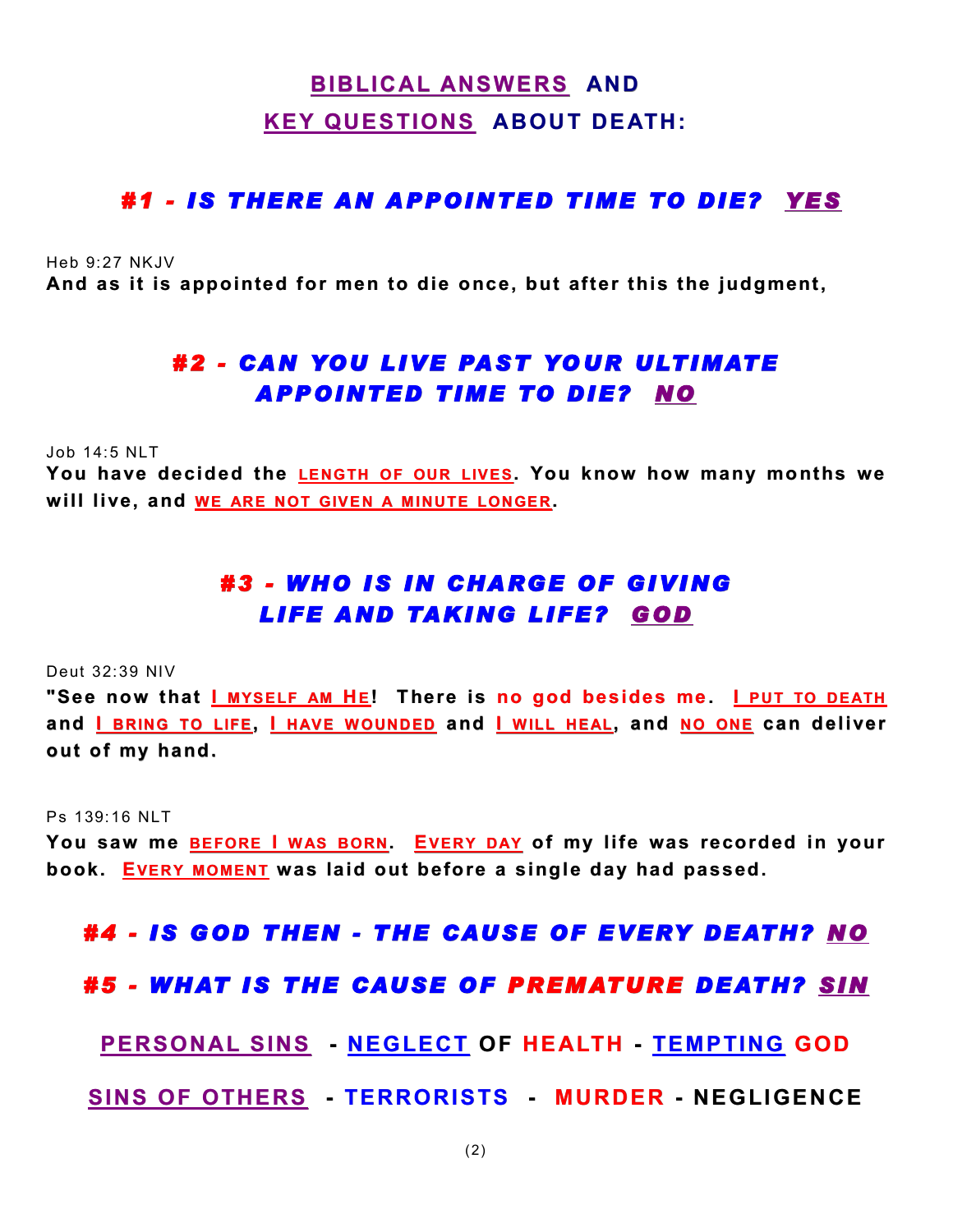#### *#6 - WHAT CAN PREVENT PREMATURE DEATH ? PRAYER*

#### 2 Kings 20:1-6 NLT

**About that time Hezekiah became deathly ill, and the prophet Isaiah son of Amoz went to visit him. He gave the king this message: "T HIS IS WHAT THE L ORD SAYS: SET YOUR AFFAIRS IN ORDER, FOR YOU ARE GOING TO DIE. YOU W ILL NOT RECOVER FROM THIS ILLNESS." 2 When Hezekiah heard this, he turned his face to the wall AND PRAYED TO THE LORD , 3 "Remember, O LORD, how I have always been faithful to you and have served you single -mindedly, always doing what pleases you." T hen HE BROKE DOWN AND WEPT BITTERLY. 4 But before Isaiah had left the middle courtyard, this message came to him from the L ORD: 5 "GO BACK TO HEZEKIAH , the leader of my people. Tell him, 'This is what the L ORD, the God of your ancestor David, says: I HAVE HEARD YOUR PRAYER AND SEEN YOUR TEARS. I W ILL HE AL YOU , and three days from now you will get out of bed and go to the T emple of the LORD. 6 I will add FIFTEEN YEARS to your life, and I W ILL RESCUE YOU and this city from the king of Assyria. I will**  defend this city for my own honor and for the sake of my servant David.'"

#### Ps 31:15 NIV

**MY TIMES ARE IN YOUR HANDS; deliver me from my ene mies and from those who pursue me.** 

## *#7 - IS THERE ANY BIBLIC AL REFERENCE THAT SUP-PORTS STATEMENTS THAT SOME PEOPLE GET A GLIMPSE OF HEAVEN BEFORE THEY DIE? YES*

Acts 7:55-60 NLT

**<sup>55</sup>But Stephen, full of the Holy Spirit, GAZED STEAD ILY INTO HE AVEN AND SAW**  THE GLORY OF GOD, AND HE SAW JESUS STANDING IN THE PLACE OF HONOR AT GOD'S **RIGHT H AND. 56 And he told them, "L OOK, I SEE THE HEAVENS OPENED AND THE SON OF MAN STANDING IN THE PLACE OF HONOR AT GOD'S RIGHT HAND !" 57 Then they put**  their hands over their ears and began shouting. They rushed at him  $58$  and **dragged him out of the city and began to stone him. His accusers took off their coats and laid them at the feet of a young man named Saul. 59 As they stoned him, STEPHEN PRAYED, "Lord Jesus, RECEIVE MY SPIRIT." 60 He fell to his knees, shouting, "L ORD, DON'T CHARGE THEM W ITH THIS SIN !" And with that, HE DIED.**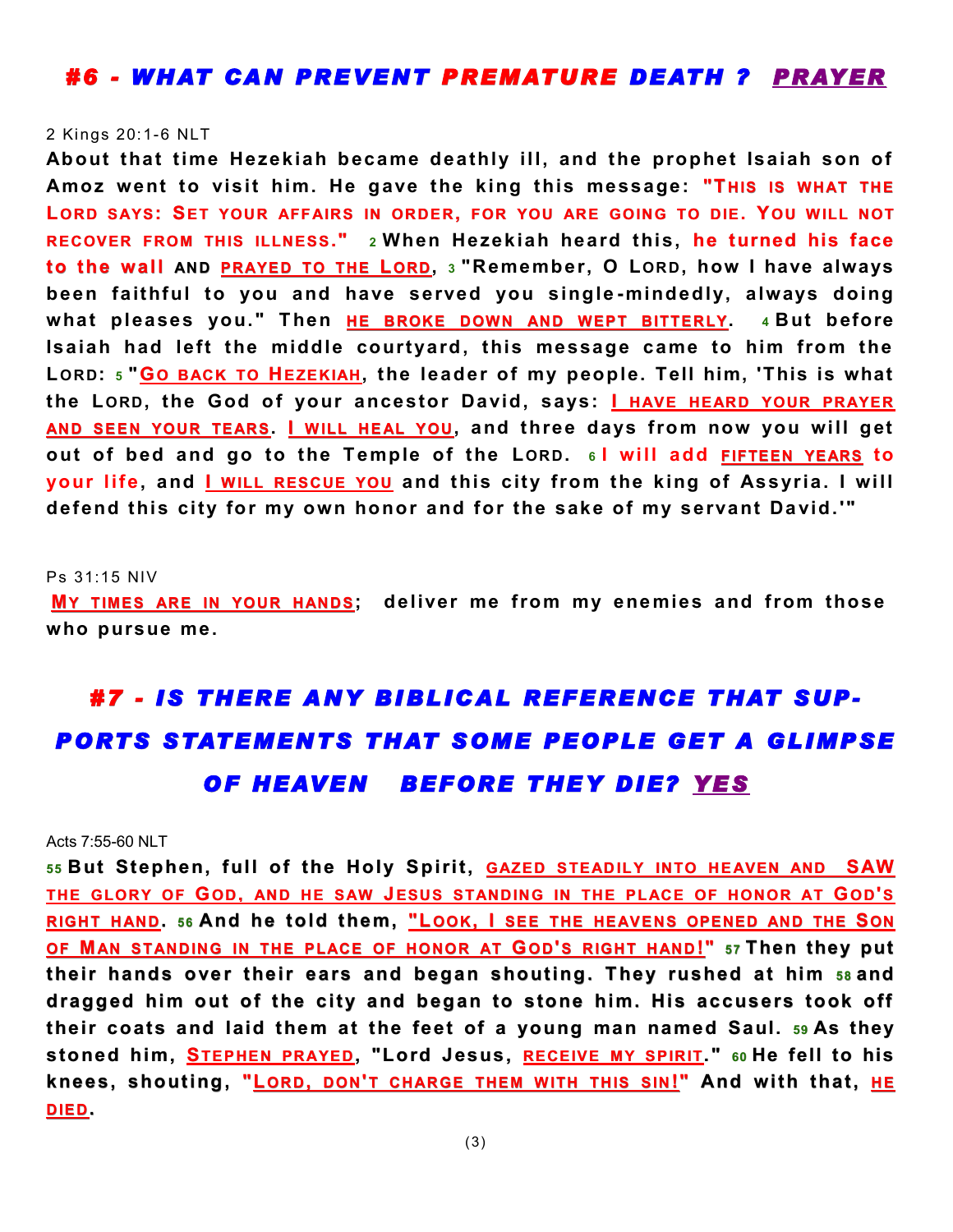#### *#8 - WHAT IS THE GREATEST FEAR OF MANKIND?*

#### *DEATH THE KING OF TERRORS*

Heb 2:14-15 The Message

**<sup>14</sup>Since the children are made of flesh and blood, IT'S LOGICAL that the Savior took on flesh and blood in order to RESCUE THEM BY HIS DEATH. By e mbracing death, taking it into himself, HE DESTROYED THE DEVIL'S HOLD ON DEATH <sup>15</sup>and freed all who cower through life, SCARED TO DEATH OF DEATH.** 

#### *#9 - WHAT ARE THE 3 MAIN CAUSES OF THIS FEAR?*

#### **#1 APPREHENSION OF THE U NKNOWN**

#### **T HE BIBLE T ELLS US ONLY SOME T HINGS ABOUT T HE AFT ERLIFE BUT MOST REMAINS A MYSTERY**

#### **#2 PROSPEC T OF STAND ING BEFORE GOD**

#### **DEEP DOWN WE KNOW WE ARE GUILTY MANY ST ILL T HINK T HEY WILL BE HELD ACCOUNT ABLE**

#### **#3 THE WHOLE IDEA OF ETERNITY IS BEYOND OUR FINITE MINDS**

#### **ETERNITY IS SIMPLY TOO BIG FOR US**

Eccl 3:11NIV

**He has made everythi ng beautiful in its time. He has also SET ETERNITY IN THE HEARTS OF MEN; yet THEY CANNOT FATHOM W HAT GOD H AS DONE from beginning to end.**